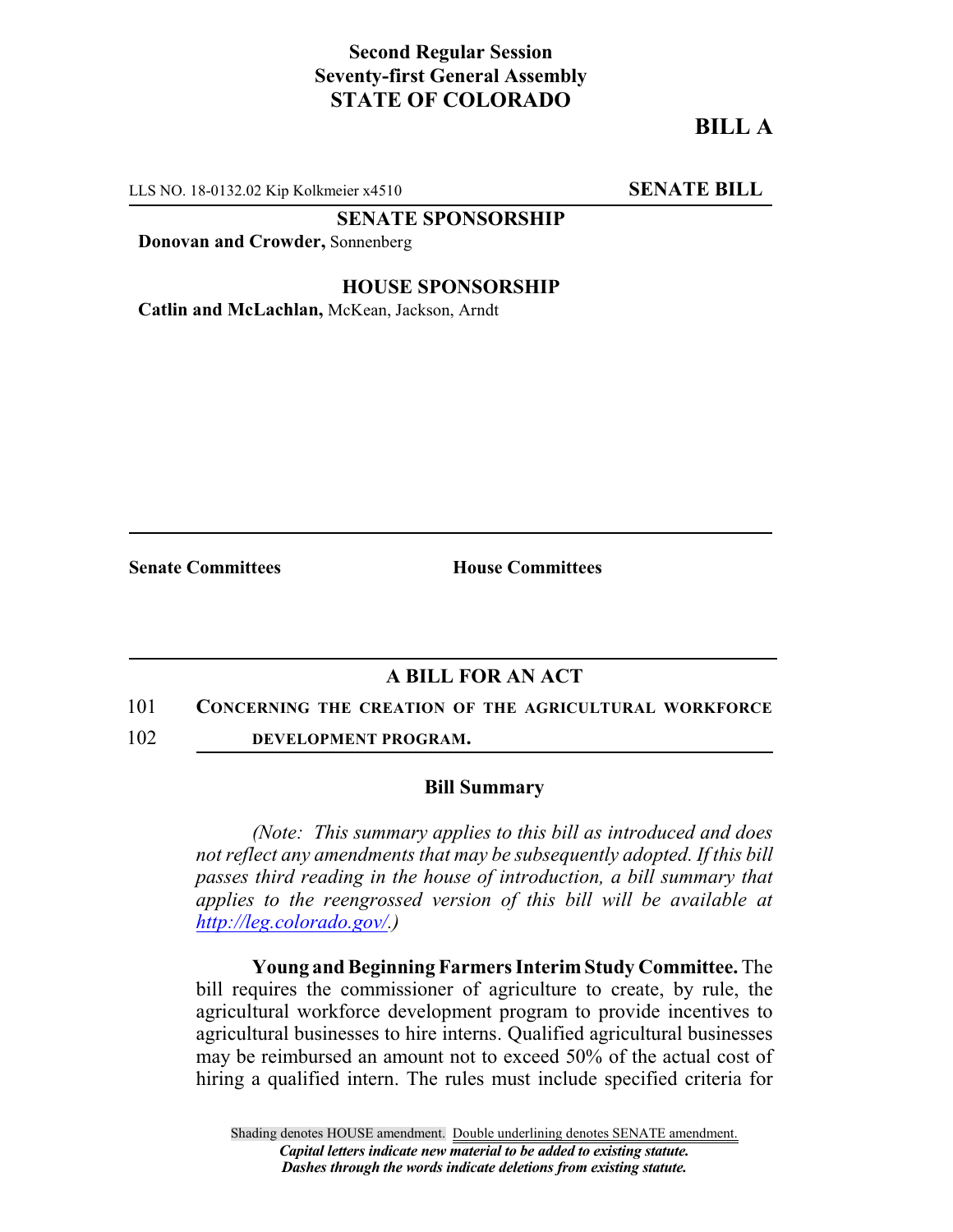qualifying businesses and interns participating in the program. Qualified internships must include at least 130 hours of work experience and cannot exceed 6 months in duration. The program is repealed on July 1, 2024.

 *Be it enacted by the General Assembly of the State of Colorado:* **SECTION 1.** In Colorado Revised Statutes, **add** 35-1-104.5 as follows: **35-1-104.5. Agricultural workforce development program - legislative declaration - creation - rules - repeal.** (1) THE GENERAL ASSEMBLY FINDS AND DECLARES THAT: (a) FINDING QUALIFIED AND TRAINED AGRICULTURAL EMPLOYEES IS A SIGNIFICANT CHALLENGE FOR AGRICULTURAL BUSINESSES. IT IS ESPECIALLY DIFFICULT TO PROVIDE TRAINING AND EXPERIENCE TO YOUNG AND BEGINNING FARMERS AND RANCHERS. (b) THEBARRIERS TO ENTRY FOR YOUNG AND BEGINNING FARMERS AND RANCHERS ARE SIGNIFICANT. AMONG THESE BARRIERS ARE ACCESS TO TRAINING PROGRAMS THAT PROVIDE REAL-WORLD WORK EXPERIENCE. (c) INTERNSHIPS ARE A RECOGNIZED WAY TO BUILD A TALENT PIPELINE AND CAREER PATHWAY TO ALIGN EDUCATION, TRAINING, AND WORK-BASED LEARNING; AND (d) BY OFFERING INCENTIVES TO AGRICULTURAL BUSINESSES TO CREATE INTERNSHIPS, THERE WILLBE MORE OPPORTUNITIES FORSTUDENTS TO OBTAIN WORK EXPERIENCE IN AGRICULTURE. 20 (2) THE COMMISSIONER SHALL PROMULGATE RULES BY JANUARY 1, 2019, CREATING THE AGRICULTURAL WORKFORCE DEVELOPMENT PROGRAM TO PROVIDE INCENTIVES TO AGRICULTURALBUSINESSES TO HIRE 23 INTERNS THROUGH PARTIAL REIMBURSEMENT OF INTERNSHIP COSTS. THE RULES MUST SPECIFY, AT A MINIMUM: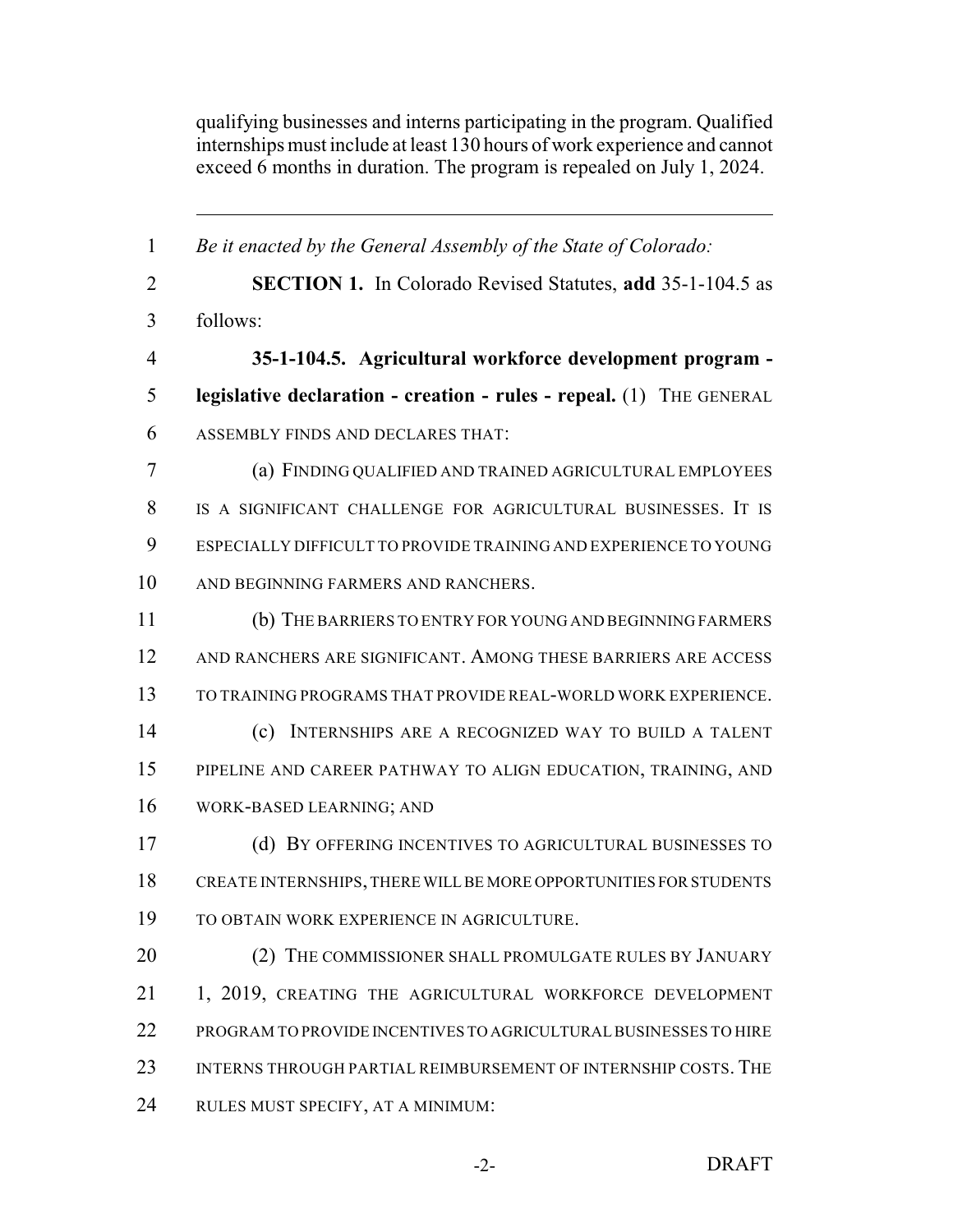(a) THECRITERIA FORSELECTING AN AGRICULTURALBUSINESS FOR PARTICIPATION IN THE PROGRAM, INCLUDING THE ABILITY OF THE BUSINESS TO EFFECTIVELY SUPERVISE AN INTERN AND THE OPPORTUNITY FOR AN INTERN TO GET MEANINGFUL WORK EXPERIENCE:

 (b) THE CRITERIA FOR AN INTERNSHIP TO QUALIFY UNDER THE PROGRAM, INCLUDING THE FOLLOWING:

 (I) THE INTERNSHIP MUST PROVIDE AN INTERN AT LEAST ONE HUNDRED THIRTY HOURS OF WORK EXPERIENCE; AND

 (II) THE INTERNSHIP CANNOT EXCEED SIX MONTHS IN DURATION PER INTERN.

 (c) THE CRITERIA FOR AN AGRICULTURAL BUSINESS TO USE IN 12 SELECTING QUALIFIED INTERNS, INCLUDING THE REQUIRED EDUCATIONAL EXPERIENCE FOR AN INTERN AND THE ABILITY OF THE INTERN TO PERFORM 14 MEANINGFUL WORK FOR THE BUSINESS;

 (d) THE PROCESS AND TIMETABLE FOR SELECTING QUALIFIED 16 BUSINESSES AND QUALIFIED INTERNS;

 (e) THE ACCOUNTING REQUIREMENTS FOR TRACKING INTERNSHIP COSTS; AND

(f) THE PROCESS FOR A BUSINESS TO SEEK REIMBURSEMENT.

20 (3) SUBJECT TO APPROPRIATION, THE DEPARTMENT MAY REIMBURSE A QUALIFIED BUSINESS AN AMOUNT NOT TO EXCEED FIFTY 22 PERCENT OF THE ACTUAL COST TO THE BUSINESS TO EMPLOY THE INTERN. 23 ACTUAL COST INCLUDES THE WAGES PAID TO THE INTERN, A REASONABLE ALLOCATION OF FIXED OVERHEAD EXPENSES, AND ALL INCIDENTAL COSTS DIRECTLY RELATED TO THE INTERNSHIP. BASED ON THE ANNUAL APPROPRIATION FOR THE PROGRAM, THE COMMISSIONER SHALL DETERMINE HOW MANY INTERNSHIPS MAY BE APPROVED, THE AMOUNT OF